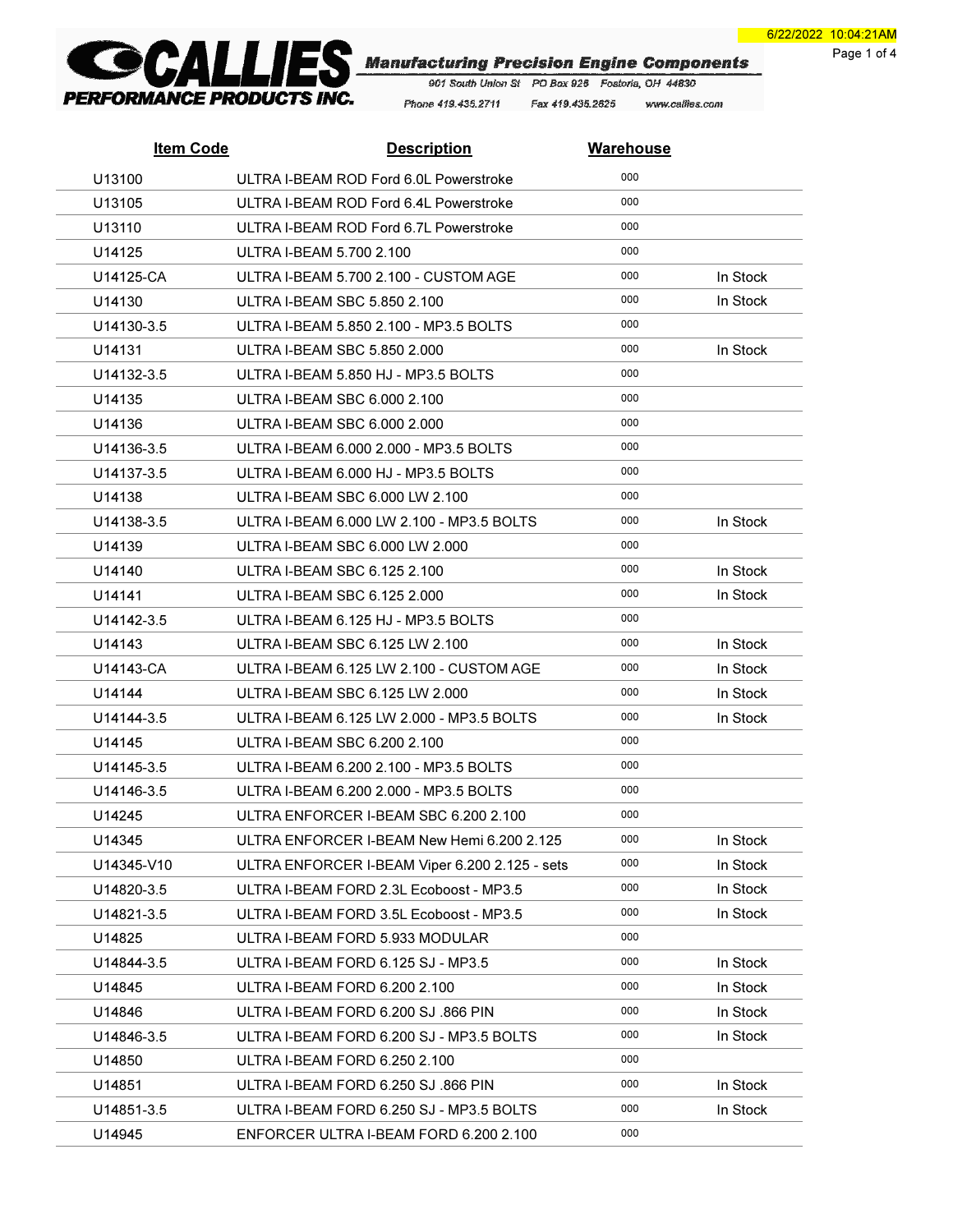Page 2 of 4



Phone 419.435.2711 Fax 419.435.2625 www.callies.com

| <b>Item Code</b> | <b>Description</b>                            | <b>Warehouse</b> |          |
|------------------|-----------------------------------------------|------------------|----------|
| U15110           | ULTRA I-BEAM ROD BBC 6.385 2.200              | 000              | In Stock |
| U15111           | ULTRA I-BEAM ROD BBC 6.535 2.200              | 000              | In Stock |
| U15113           | ULTRA I-BEAM ROD BBC 6.660 2.200              | 000              |          |
| U15114           | ULTRA I-BEAM ROD BBC 6.700 2.200              | 000              | In Stock |
| U15114-3.5       | ULTRA I-BEAM ROD BBC 6.700 2.200, MP3.5 BOLTS | 000              | In Stock |
| U15115           | ULTRA I-BEAM ROD BBC 6.750 2.200              | 000              | In Stock |
| U15115-3.5       | ULTRA I-BEAM ROD BBC 6.750 2.200, MP3.5 BOLTS | 000              |          |
| U15116           | ULTRA I-BEAM ROD BBC 6.800 2.200              | 000              | In Stock |
| U15116-3.5       | ULTRA I-BEAM ROD BBC 6.800 2.200, MP3.5 BOLTS | 000              |          |
| U15117           | ULTRA I-BEAM ROD BBC 6.385-SJ (2.100)         | 000              | In Stock |
| U15118           | ULTRA I-BEAM ROD BBC 6.535-SJ (2.100)         | 000              |          |
| U15118-3.5       | ULTRA I-BEAM ROD BBC 6.535 2.100, MP3.5 BOLTS | 000              |          |
| U15210           | ULTRA ENFORCER BBC 6.385 2.200 I-Beam         | 000              | In Stock |
| U15211-3.5       | ULTRA ENFORCER BBC 6.535 2.200 I-Beam, MP3.5  | 000              | In Stock |
| U15270           | ULTRA I-BEAM ROD BBC 7.100 2.200              | 000              | In Stock |
| U15280           | ULTRA I-BEAM ROD BBC 7.200 2.200              | 000              |          |
| U15400           | ULTRA Enforcer I-BEAM GTR 6.500 2.205         | 000              | In Stock |
| U15405           | ULTRA Enforcer I-BEAM GTR 6.500 BBC PIN       | 000              | In Stock |
| U15405-3.5       | ULTRA Enforcer I-BEAM GTR 6.500 BBC PIN MP35N | 000              | In Stock |
| U15410-3.5       | ULTRA I-BEAM NISSAN RB26, MP3.5 BOLTS         | 000              |          |
| U15814           | ULTRA I-BEAM ROD FORD 6.700 2.200             | 000              |          |
| U15816           | ULTRA I-BEAM ROD FORD 6.800 2.200             | 000              |          |
| U16100           | ULTRA H-BEAM ROD SBC 6.000 2.100              | 000              |          |
| U16101           | ULTRA H-BEAM ROD SBC 6.000 2.000              | 000              | In Stock |
| U16102           | ULTRA H-BEAM ROD SBC 6.000 HJU1               | 000              | In Stock |
| U16110           | ULTRA H-BEAM ROD SBC 6.125 2.100              | 000              | In Stock |
| U16120-V10       | ULTRA H-BEAM ROD SBC 6.200 2.100              | 000              |          |
| U16131-3.5       | ULTRA SPRINT 5.850-SJ TAPERED H-BEAM .905 BE  | 000              | In Stock |
| U16132-3.5       | ULTRA SPRINT 5.850-HJ TAPERED H-BEAM .905 BE  | 000              | In Stock |
| U16200           | ULTRA H-BEAM ROD BBC 6.385 2.200              | 000              | In Stock |
| U16205           | ULTRA H-BEAM ROD BBC 6.480 2.200              | 000              | In Stock |
| U16210           | ULTRA H-BEAM ROD BBC 6.535 2.200              | 000              | In Stock |
| U16230           | ULTRA H-BEAM ROD BBC 6.700 2.200              | 000              | In Stock |
| U16290           | ULTRA H-BEAM ROD LS1 6.100 2.100              | 000              |          |
| U16300           | ULTRA H-BEAM ROD LS1 6.125 2.100              | 000              |          |
| U16301           | ULTRA H-BEAM ROD LS1 6.460 2.100              | 000              |          |
| U16302           | ULTRA H-BEAM ROD LS1 6.350 2.100              | 000              |          |
| U16303           | ULTRA H-BEAM LS1 6.200 2.100 LW               | 000              |          |
| U16327           | ULTRA H-BEAM ROD SBC 5.700 HJ - DIRT STYLE    | 000              | In Stock |
| U16331           | ULTRA H-BEAM ROD SBC 5.850 2.000 - DIRT STYLE | 000              |          |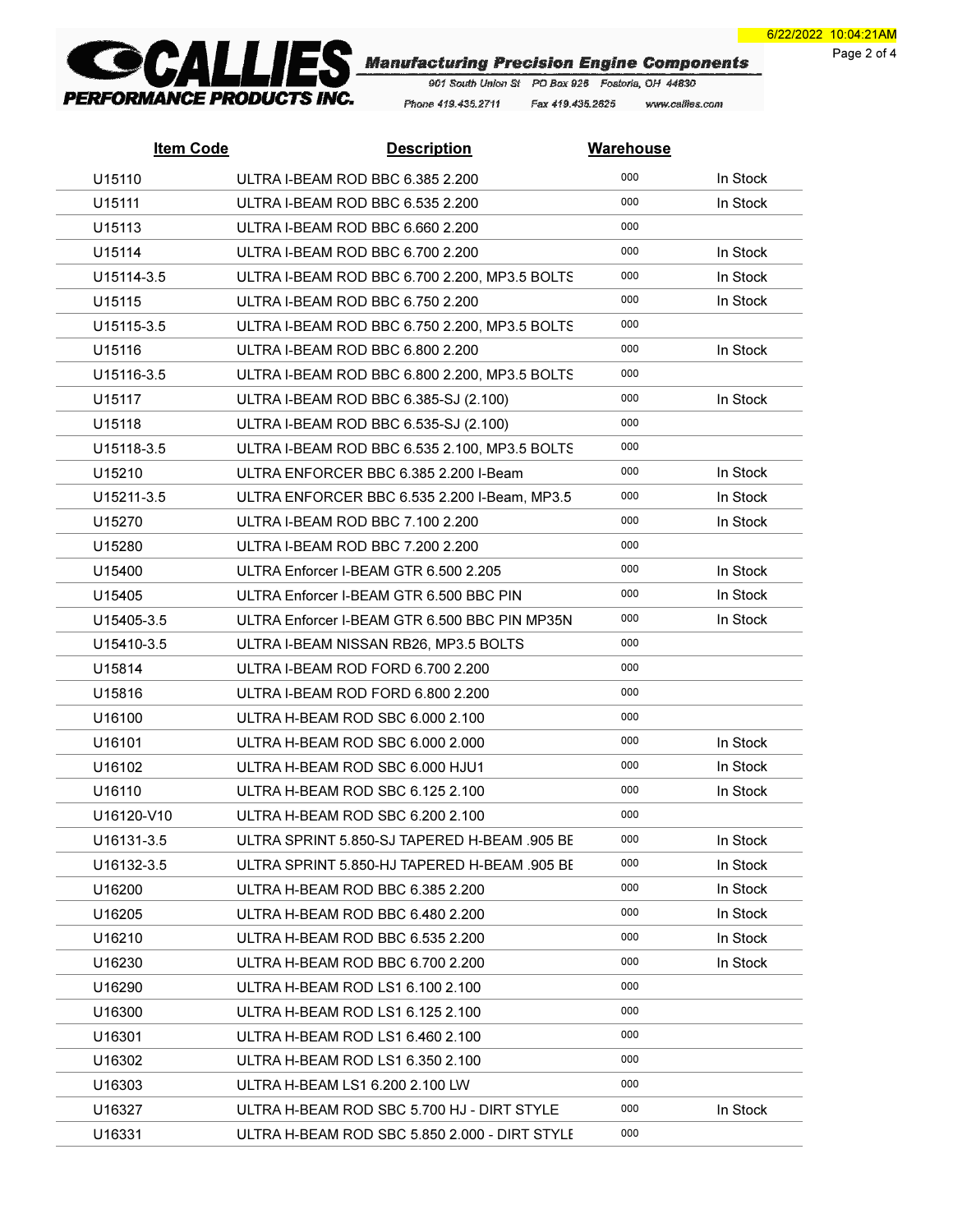Page 3 of 4



Phone 419.435.2711 Fax 419.435.2625 www.callies.com

| <b>Item Code</b> | <b>Description</b>                              | <b>Warehouse</b> |          |
|------------------|-------------------------------------------------|------------------|----------|
| U16332           | ULTRA H-BEAM ROD SBC 5.850 HJ - DIRT STYLE      | 000              |          |
| U16336           | ULTRA H-BEAM ROD SBC 6,000 2,000 - DIRT STYLE   | 000              | In Stock |
| U16337           | ULTRA H-BEAM ROD SBC 6,000 HJ - DIRT STYLE      | 000              | In Stock |
| U16346           | ULTRA H-BEAM ROD SBC 6.200 2.000 - DIRT STYLE   | 000              | In Stock |
| U16410-.866-3.5  | ULTRA H-BEAM LS1 6.200 Custom, .866 Pin, No Bus | 000              | In Stock |
| U16510           | ULTRA H-BEAM ROD GTR 6.500 - TAPERED PIN EN     | 000              |          |
| U16600           | ULTRA H-BEAM ROD FORD 5.400                     | 000              |          |
| U16600-.866      | ULTRA H-BEAM FORD 5.400 .866 PIN                | 000              | In Stock |
| U16610           | ULTRA H-BEAM ROD FORD COYOTE 5.850              | 000              | In Stock |
| U16611           | ULTRA H-BEAM ROD FORD COYOTE 5.850-SJ           | 000              | In Stock |
| U16612           | ULTRA H-BEAM ROD FORD COYOTE 5.850-HJ           | 000              | In Stock |
| U16620           | ULTRA H-BEAM FORD GODZILLA 6.319                | 000              | In Stock |
| U16621           | ULTRA H-BEAM FORD GODZILLA 6.319 OEM WRIST      | 000              | In Stock |
| U16700-3.5       | ULTRA I-BEAM SUBARU EJ20, MP3.5 BOLTS           | 000              |          |
| U16710-3.5       | ULTRA I-BEAM SUBARU EJ20+2mm, MP3.5 BOLTS       | 000              |          |
| U16710-3.5       | ULTRA I-BEAM SUBARU EJ20+2mm, MP3.5 BOLTS       | <b>LUK</b>       | In Stock |
| U16711-3.5       | ULTRA I-BEAM SUBARU EJ20+2mm .927 Pin, MP3.5    | 000              |          |
| U16715-3.5       | ULTRA I-BEAM SUBARU EJ20+4mm, MP3.5 BOLTS       | 000              | In Stock |
| U16720-3.5       | ENFORCER I-BEAM MITSUBISHI 4B11                 | 000              |          |
| U16730           | ENFORCER I-BEAM MITSUBISHI 4G63 - 150mm         | 000              |          |
| U16740           | ENFORCER I-BEAM MITSUBISHI 4G63 - 153mm         | 000              | In Stock |
| U16750           | ENFORCER I-BEAM MITSUBISHI 4G63 - 156mm         | 000              | In Stock |
| U16800           | ENFORCER I-BEAM HONDA 5.655 (143.64mm)          | 000              | In Stock |
| U17171           | ULTRA I-BEAM LS1 6.125 2.100                    | 000              |          |
| U17171-3.5       | ULTRA I-BEAM LS1 6.125 2.100 - MP3.5 BOLTS      | 000              |          |
| U17172           | ULTRA I-BEAM LS 6.125 2.000                     | 000              | In Stock |
| U17172-3.5       | ULTRA I-BEAM LS1 6.125 2.000 - MP3.5 BOLTS      | 000              | In Stock |
| U17175           | ULTRA HEAVYWEIGHT LS1 6.125 2.100 I-BEAM        | 000              |          |
| U17175-3.5       | ULTRA HEAVYWEIGHT LS1 6.125 2.100 I-BEAM with   | 000              |          |
| U17178           | ULTRA I-BEAM LS1 6.350 2.100                    | 000              | In Stock |
| U17178-3.5       | ULTRA I-BEAM LS1 6.350 2.100 - MP3.5 BOLTS      | 000              | In Stock |
| U17178-CA-MOD    | MOD Width ULTRA ROD LS1 6.350 2.100 - CUSTOM    | 000              | In Stock |
| U18100-3.5       | ULTRA TOYOTA 2JZ 5.590" I-BEAM ROD              | 000              | In Stock |
| U18100-3.5       | ULTRA TOYOTA 2JZ 5.590" I-BEAM ROD              | AZ               | In Stock |
| U18101           | ULTRA TOYOTA 2JZ HJ 5.590" I-BEAM ROD           | 000              | In Stock |
| U18114           | ULTRA I-BEAM ROD BBC XD 6.700 2.200             | 000              | In Stock |
| U18130           | ULTRA I-BEAM XD SBC 5.850 2.100                 | 000              |          |
| U18135           | ULTRA I-BEAM SBC XD 6.000 2.100                 | 000              |          |
| U18135-3.5       | ULTRA I-BEAM XD 6.000 2.100 - MP3.5 BOLTS       | 000              | In Stock |
| U18214           | ULTRA ENFORCER 6.700-XD 2.200 I-beam            | 000              | In Stock |